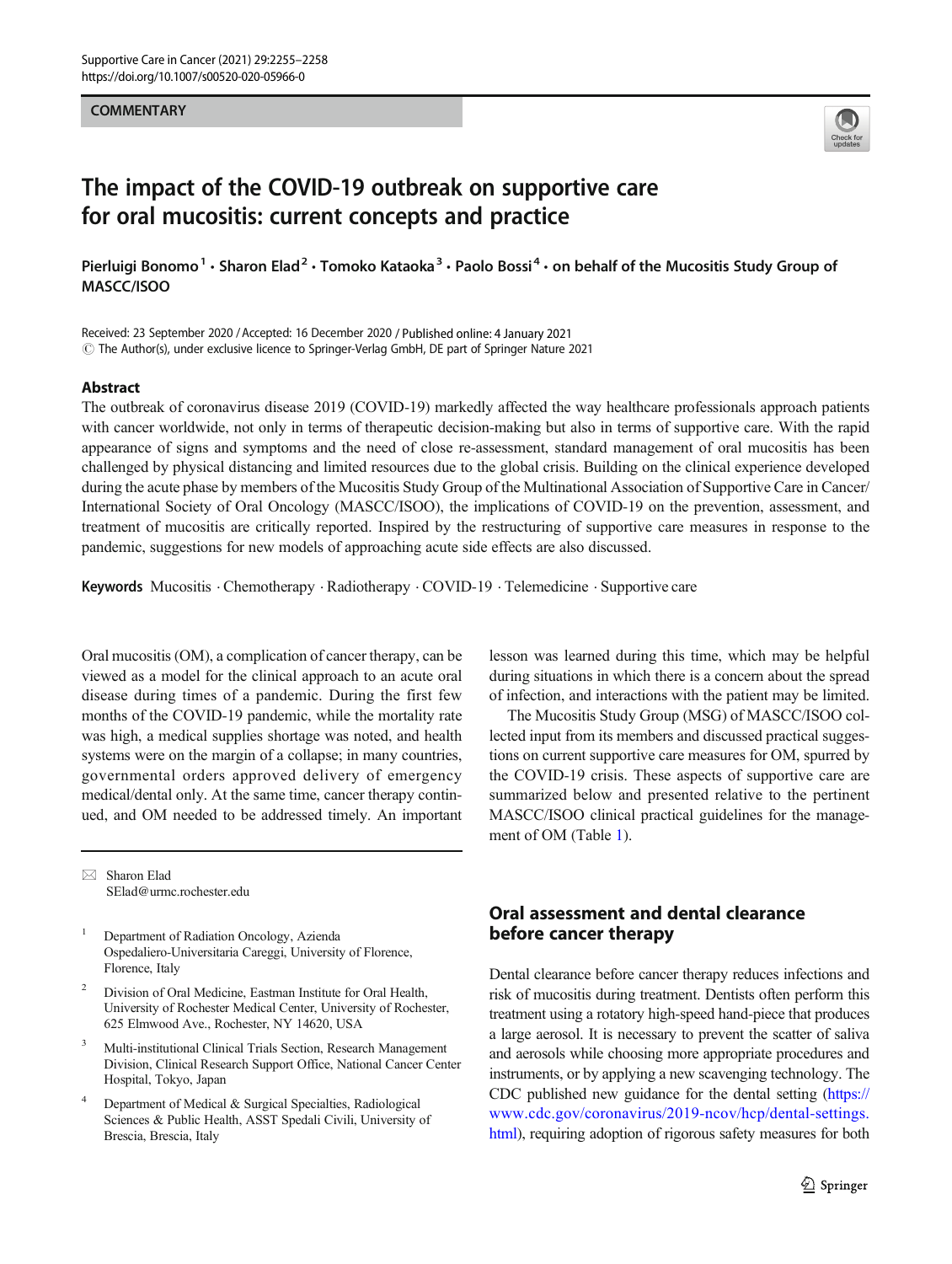<span id="page-1-0"></span>

| MASCC/ISOO mucositis guidelines — possible adjustment to accommodate the special COVID-19 pandemic circumstances<br>Table 1 |                                                |                                                                                                           |
|-----------------------------------------------------------------------------------------------------------------------------|------------------------------------------------|-----------------------------------------------------------------------------------------------------------|
|                                                                                                                             | Guideline category                             | Adjustment to the COVID-19 pandemic setting                                                               |
|                                                                                                                             | 1 Dental clearance prior to the cancer therapy | • Modifications to the delivery of dental care                                                            |
|                                                                                                                             |                                                | • Preference of aerosol-free instruments and procedures                                                   |
|                                                                                                                             |                                                | • Universal personal protective equipment is upgraded                                                     |
|                                                                                                                             | 2 Patient education                            | • Emphasize on education in order to enhance patient self-care and improve basic oral care                |
|                                                                                                                             |                                                | • Use of telemedicine to deliver instructions to patients                                                 |
|                                                                                                                             |                                                | • Use of electronic patient-reported outcome systems to assess mucositis symptoms                         |
|                                                                                                                             | 3 Photobiomodulation therapy                   | • Intra-oral preventive protocols continued                                                               |
|                                                                                                                             |                                                | • Extra-oral application was explored given it is associated with a lower risk for infection transmission |

patients and healthcare professionals, and the correct use of personal protective equipment (PPE).

## Clinical assessment of the oral mucosa during cancer therapy

Since social distancing is considered an important element in reducing the spread of infection, in-office visits might be limited during pandemia. In this setting, the use of electronic patient-reported outcomes (e-PROs) enables timely interaction with the patient for optimal symptom assessment in a period of reduced patient–physician interaction. It has long been known that self-reporting of quality of life has a prognostic impact on survival in cancer patients  $[1, 2]$  $[1, 2]$  $[1, 2]$  $[1, 2]$  $[1, 2]$ : the COVID-19 outbreak highlighted the importance of early detection of side effects through active patient selfreporting for best supportive care [[3\]](#page-2-0). In this regard, the implementation of e-PRO may help to early identify mucositis based on its associated symptoms (pain, infection, dysgeusia, dysphagia). The use of mucositis-specific PRO tools (as the Oral Mucositis Daily Questionnaire, OMDQ) [[4](#page-2-0)] or the adoption of specific item library of PRO-CTCAEe for head and neck cancer patients constitute additional examples of application [[5\]](#page-2-0).

If a patient office visit is permitted, an oral examination is not considered high risk for viral contagion relative to other dental procedures, and eye–mouth–face and gown PPE is likely deemed sufficient; however, there is variability between institutes as to how to approach PPE.

Another tool utilized during oral assessment to reduce the spread of infection through the aerosol is a pre-examination anti-microbial rinse. There are limited data on which mouthwash has the optimal anti-SARS-CoV-2 effect. As it seems now, povidone iodine may have some virucidal effect [[6](#page-2-0)–[8\]](#page-2-0), while data about chlorhexidine and hydrogen peroxide are conflicting [\[6](#page-2-0), [9](#page-2-0)]. As per the current CDC guidance for the dental setting, "there is no published evidence regarding the clinical effectiveness of preprocedural mouth rinses (PPMRs) to reduce SARS-CoV-2 viral load or to prevent transmission. Although COVID-19 was not studied, PPMRs with an antimicrobial product (chlorhexidine gluconate, essential oils, povidone-iodine or cetylpyridinium chloride) may reduce the level of oral microorganisms in aerosols and spatter generated during dental procedures" [\(https://www.cdc.gov/](https://www.cdc.gov/coronavirus/2019-ncov/hcp/dental-settings.html) [coronavirus/2019-ncov/hcp/dental-settings.html\)](https://www.cdc.gov/coronavirus/2019-ncov/hcp/dental-settings.html). Importantly, the guidance does not convey efficacy in preventing or treating OM.

#### Basic oral care

The recently updated MASCC/ISOO guidelines suggested that patient education of basic oral care should be considered a critical factor in ensuring adherence to the guidelines [[10\]](#page-2-0). While access to healthcare may be limited, motivating the patient for self oral hygiene care becomes ever more important.

### Specific OM-preventive protocols

As published by judicious refinements of standard practice guidelines  $[11-13]$  $[11-13]$  $[11-13]$  $[11-13]$ , management of cancer therapy related acute side effects should be optimized during a pandemic outbreak. This may apply for OM in regard to photobiomodulation (PBM).

Intra-oral photobiomodulation is one of the recommended modes for the prevention of OM [\[14\]](#page-3-0). The MASCC/ISOO guideline related to PBM refers to a specific cancer patient population, specific delivery protocols, and a specific PBM setting. Despite limited evidence, extra-oral PBM was prioritized during the COVID-19 outbreak in order to reduce the risk of droplet contamination [\[15](#page-3-0)]. Its theoretical advantage in terms of patient convenience was preliminarly demonstrated for pediatric patients undergoing HCST [\[16](#page-3-0)].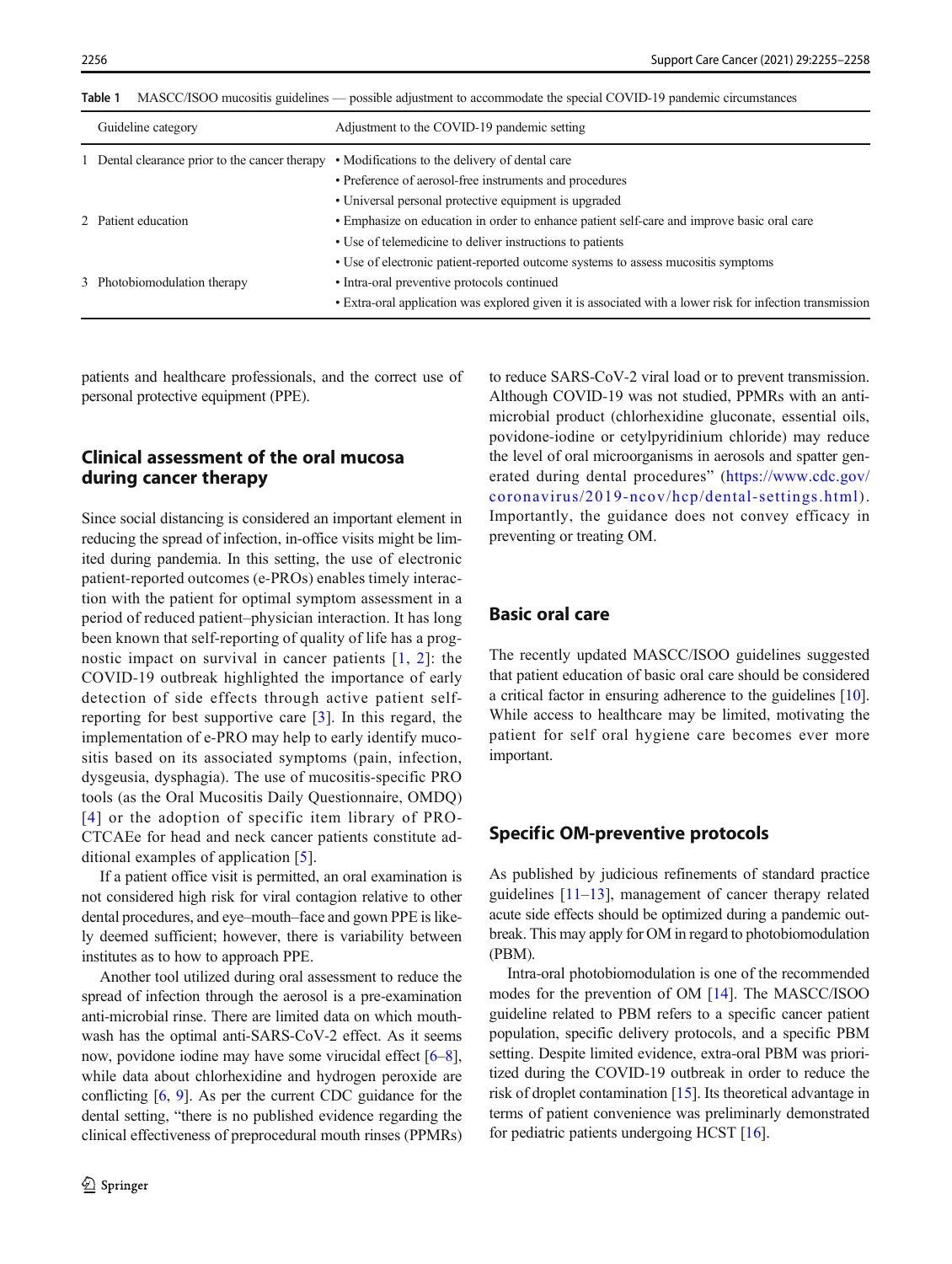## <span id="page-2-0"></span>Telemedicine: bridge to remote communication

Telemedicine usually allows a live interaction with the patient, including video image, which dramatically improves the communication with the patient, and hence the patient's understanding of the treatment recomendations. Head and neck oncology, otolaryngology, oral medicine, and dental oncology are amongst the most suited disciplines for virtual examination [\[17,](#page-3-0) [18](#page-3-0)]. The accessibility of oral cavity to user-friendly imaging devices makes telemedicine an appealing solution for the management of OM. Furthermore, telemedicine offers reinforcement of a physician–patient relationship.

Given the popularity of mobile phone-integrated cameras, the idea of obtaining images of the oral surfaces seems feasible. However, the quality of these photos does not enable us to apply this concept universally. The dedicated devices for intra-oral imaging provide a better view, and they usually have an intra-oral video feature [\[19\]](#page-3-0). In particular, compared with still photos, the use of intra-oral cameras can be associated with several advantages for oral care. The COVID-19 pandemic boosted the use of intra-oral cameras to deliver remote healthcare. As this technology is expected to improve, it has great potential.

Telemedicine has shortcomings. Most notably, the examination is limited since palpation and percussion are impossible, and even with imaging technology, it may be challenging to visualize certain mucosal areas.

### Conclusion

In times of emergency, treatment of cancer patients with curative intent should be kept as a priority. Therefore, supportive treatment to patients should be maintained. New models of supportive care for OM may be implemented which could represent an example of how to reshape care for toxicities.

Acknowledgments The authors would like to thank the following members of the Mucositis Study Group of MASCC/ISOO who shared their personal experience: Alan Roger Santos-Silva, DDS, PhD, Oral Diagnosis Department, University of Campinas, UNICAMP, Sao Paulo, Brazil; Vanessa Tilly, DDS, Dental Oncology Service, Instituto do Câncer do Estado de São Paulo, Faculdade de Medicina da Universidade de São Paulo, São Paulo, Brazil; Abhishek Kandwal, MDS, PGDMLS, PGDHHM, Dental Surgery Department, Supportive Care Dentistry, Cancer Research Institute, Himalayan Institute of Medical Sciences, Swami Rama Himalayan University, Dehradun, India; Wagner Gomes Silva, DDS, Dental Oncology Service, Instituto do Câncer do Estado de São Paulo, Faculdade de Medicina da Universidade de São Paulo, São Paulo, Brazil. Denise Vieira Travassos, PhD, Faculdade de Odontologia, Universidade Federal de Minas Gerais, Belo Horizonte, Minas Gerais, Brazil.

Authors' contributions PB and SE contributed to the concept development, all the coauthors contributed to the writing of the manuscript.

Data availability The authors have full control of all the primary data and agree to allow the journal to review the data, if requested.

#### Compliance with ethical standards

Conflict of interest The authors declare that they have no conflict of interest.

Ethics approval Not applicable (not a clinical trial).

Consent to participate Not applicable (not a clinical trial).

Consent for publication All the coauthors approve the manuscript.

Code availability Not applicable.

#### References

- 1. Ando M, Ando Y, Hasegawa Y, Shimokata K, Minami H, Wakai K, Ohno Y, Sakai S (2001) Prognostic value of performance status assessed by patients themselves, nurses, and oncologists in advanced non-smallcell lung cancer. Br J Cancer 85:1634–1639. <https://doi.org/10.1054/bjoc.2001.2162>
- 2. Karvonen-Gutierrez CA, Ronis DL, Fowler KE, Terrell JE, Gruber SB, Duffy SA (2008) Quality of life scores predict survival among patients with head and neck cancer. J Clin Oncol 26:2754–2760. <https://doi.org/10.1200/JCO.2007.12.9510>
- 3. Marandino L, Necchi A, Aglietta M, di Maio M (2020) COVID-19 emergency and the need to speed up the adoption of electronic patient-reported outcomes in cancer clinical practice. JCO Oncol Pract 16:295–298. <https://doi.org/10.1200/OP.20.00237>
- 4. Stiff PJ, Erder H, Bensinger WI, Emmanouilides C, Gentile T, Isitt J, Lu ZJ, Spielberger R (2006) Reliability and validity of a patient self-administered daily questionnaire to assess impact of oral mucositis (OM) on pain and daily functioning in patients undergoing autologous hematopoietic stem cell transplantation (HSCT). Bone Marrow Transplant 37:393–401
- 5. Sandler KA, Mitchell SA, Basch E, Raldow AC, Steinberg ML, Sharif J, Cook RR, Kupelian PA, McCloskey SA (2018) Content validity of anatomic site-specific patient-reported outcomes version of the common terminology criteria for adverse events (PRO-CTCAE) item sets for assessment of acute symptomatic toxicities in radiation oncology. Int J Radiat Oncol Biol Phys 102(1):44–52
- 6. Eggers M, Koburger-Janssen T, Eickmann M, Zorn J (2018) In vitro bactericidal and virucidal efficacy of povidone-iodine gargle/mouthwash against respiratory and oral tract pathogens. J Infect Dis Ther 7:249–259. [https://doi.org/10.1007/s40121-018-](https://doi.org/10.1007/s40121-018-0200-7) [0200-7](https://doi.org/10.1007/s40121-018-0200-7)
- 7. Eggers M, Eickmann M, Zorn J (2015) Rapid and effective virucidal activity of povidone-iodine products against Middle East respiratory syndrome coronavirus (MERS-CoV) and modified vaccinia virus Ankara (MVA). J Infect Dis Ther 4:491–501
- 8. Kawana R, Kitamura T, Nakagomi O et al (1997) Inactivation of human viruses by povidone-iodine in comparison with other antiseptics. Dermatology 195(Suppl 2):29–35
- 9. Bernstein D, Schiff G, Echler G, Prince A, Feller M, Briner W (1990) In vitro virucidal effectiveness of a 0.12%-chlorhexidine gluconate mouthrinse. J Dent Res 69:874–876. [https://doi.org/10.](https://doi.org/10.1177/00220345900690030901) [1177/00220345900690030901](https://doi.org/10.1177/00220345900690030901)
- 10. Hong CHL, Gueiros LA, Fulton JS et al (2019) Systematic review of basic oral care for the management of oral mucositis in cancer